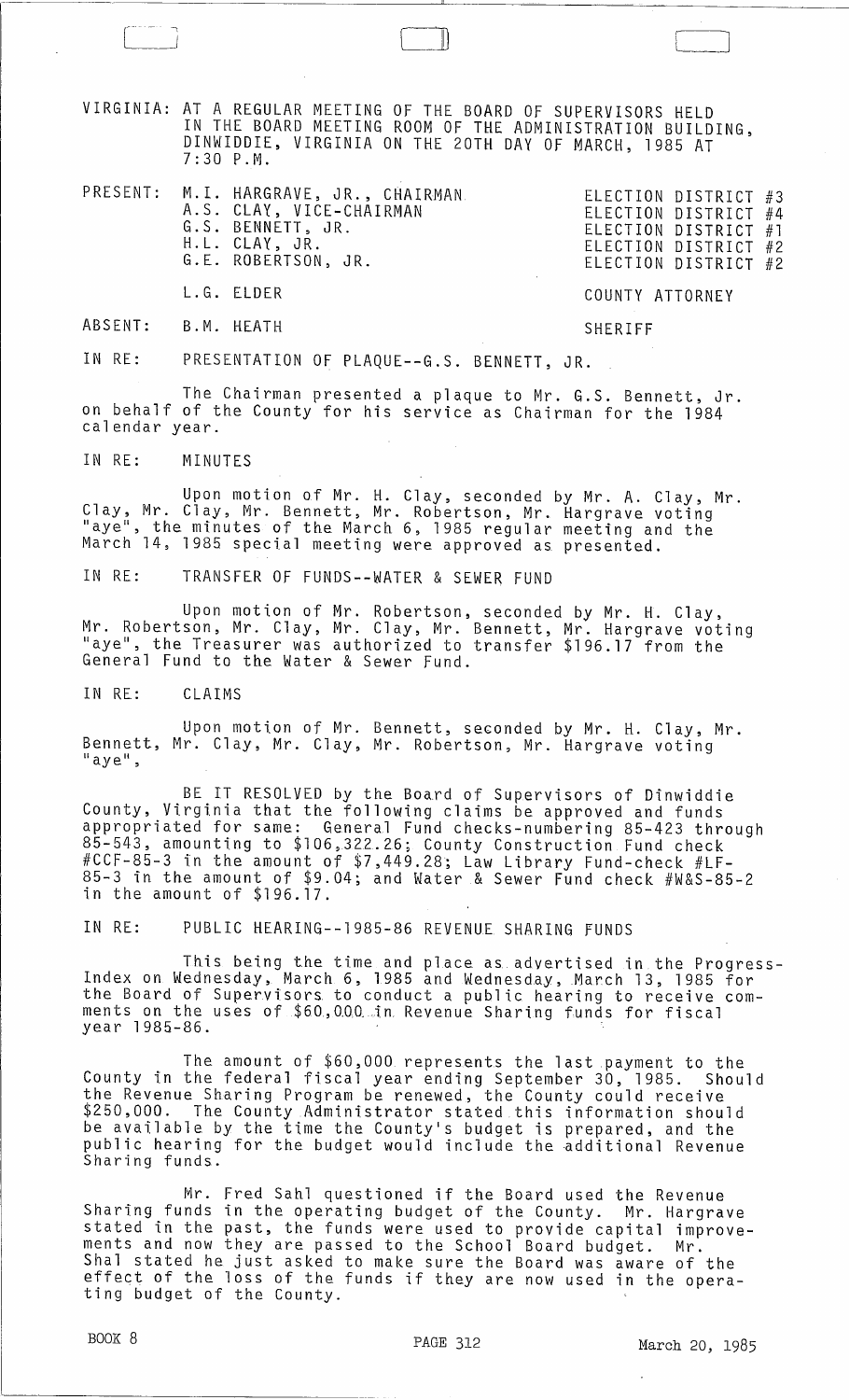There being no other comments, the public hearing was closed.

IN RE: DISCUSSION OF LEASH LAW

Mrs. Pamela Mosconi of River Road, appeared before the Board to discuss problems she is having with dogs running loose in her neighborhood. She stated she had contacted the Dog Warden, his Assistant, the Sheriff and the County Administrator complaining<br>about the dogs coming into her yard.

Mrs. Mosconi indicated her first complaint was about dogs destroying her shrubbery and trees. She then distributed a picture of where one of the dogs bit her daughter while she was a picture of where one of the dogs bit her daughter while she was<br>riding a bike. She added that it has also affected her emotionally. She stated she holds the owner of the dog responsible as well as the County and urged the Board to adopt a leash law.

Mr. Hargrave asked if Mrs. Mosconi had contacted the dog's owner. She indicated her husband had talked with a neighbor before about his dog digging holes in her yard and the neighbor kept the dog tied up about three days and let him go. She said these dogs have not had shots and do not have dog tags.

Mr. Robertson stated Mrs. Mosconi called him, and he was irritated to learn that the owner was allowed to keep the dog tied at home instead of being confined by a responsible agency for the required time. He stated he talked with the County Administrator and the dog will be picked up and confined by a responsible agency for the remainder of the time required.

Mrs. Shirley Price of Henshaw Village also spoke concerning the leash law. She stated she has three small dogs and her yard is fenced. One of her dogs was attacked by a neighbor's dog who jumped her fence. The neighbor paid the veterinarian bill but she felt the neighbor should have to keep his dog confined too. She indicated that she called the Dog Warden several times and the only contact she had was a notice he had been by to check her tags.

She added that she was told there was nothing that could be done without a leash law.

Mr. Hargrave stated that the Animal Warden receives his<br>rom the Dispatcher at the Sheriff's Department. With messages from the Dispatcher at the Sheriff's Department. over 500 square miles to cover, he does not spend alot of time in the office, but he does get the phone number and location. He then makes a concerted effort to return all calls or leave a door hangar indicating he has been to someone's house.

Mrs. Price asked isn't there something that could be done even if the dog is licensed and tagged.

Mr. Hargrave indicated he felt that she as the owner of the damaged dog would have recourse against the other dog's<br>owner. He added that there have been discussions of the leash He added that there have been discussions of the leash law before and the majority of the people at that time did not want it. Since then, the Board has looked at certain areas of want it. Since them, the Board has rooked at certain areas or<br>the County and are still trying to understand the benefit. He assured Mrs. Price that the Board does recognize the problem.

Mr. Robertson stated that apparently this problem exists more in District II. He feels the citizens should be able to walk more in bistrict II. He leets the citizens should be able to wall distasteful when someone is bitten. At the present time, a citizen does have recourse against the neighbor but no one likes to get involved. He stated he was willing to consider a leash law for invoived. He stated he was willing to consider a leash law for<br>District II if the citizens want it and the County is willing to appropriate the funds needed to enforce it. He indicated he did not feel the present system and personnel can handle 500 square miles.

 $\sim$   $_{\rm 20}$ 

 $\Delta\omega_{\rm{eff}}$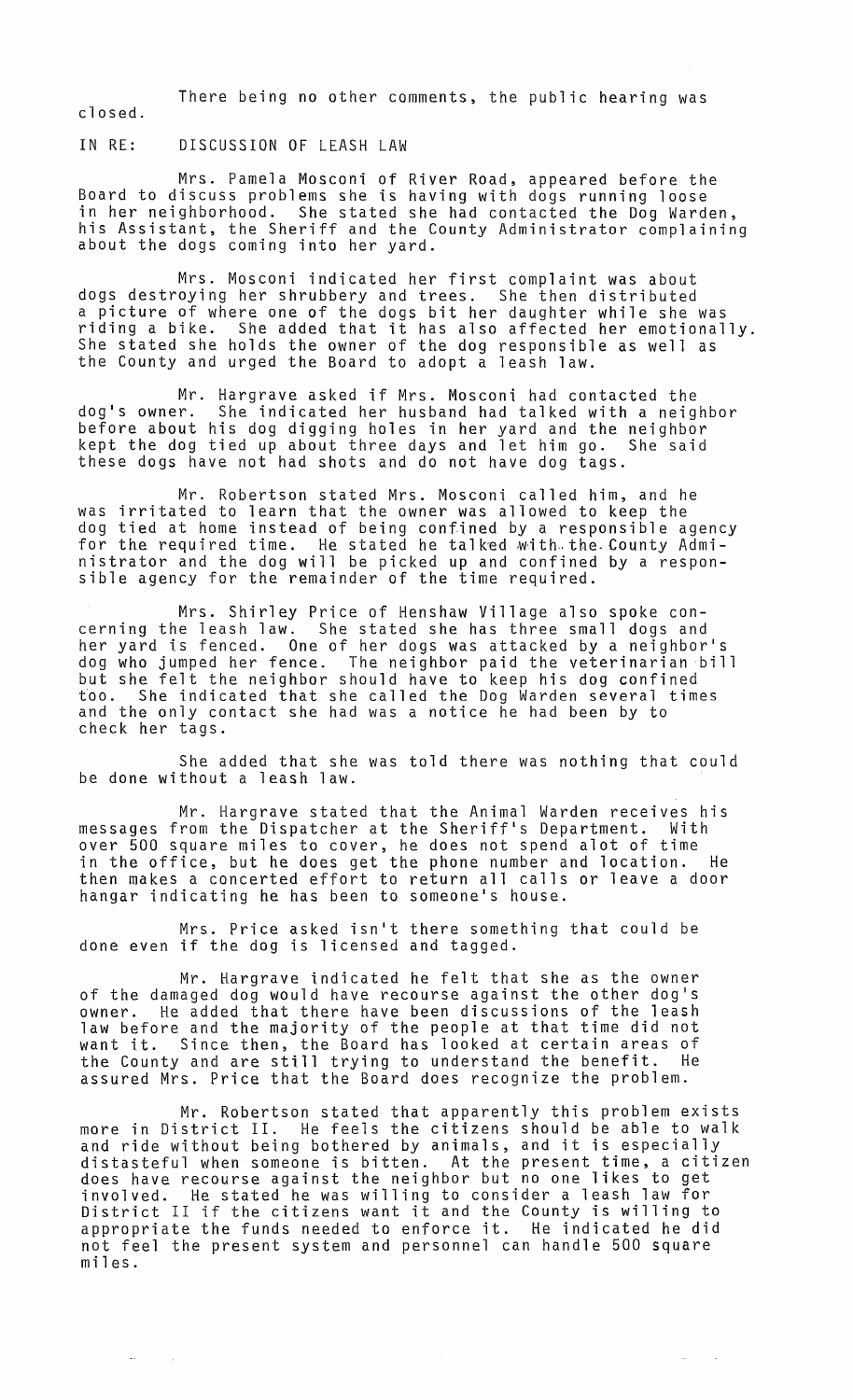Mr. Donald Andrews stated that he agreed with Mr. Robertson. However, he feels the main problem is stray dogs and the Board needs to educate the citizens in the County. He stated the Dog Warden needs assistance to help take care of the problem during<br>the month that the dogs are confined.

Mr. Robertson suggested that additional help be hired to assist the Animal Warden during the month of May.

Mr. A. Clay stated he would be in favor of hiring additional help in May. Mr. H. Clay stated he would support the additional help if it was concentrated in the subdivisions where they are having these problems.

Upon motion of Mr. Robertson, seconded by Mr. H. Clay, Mr. Robertson, Mr. Clay, Mr. Clay, Mr. Bennett, Mr. Hargrave voting<br>"aye", the County Administrator is authorized to hire two additional persons to assjst the Animal Warden in checking licenses during the month of May.  $\frac{1}{2}$  is  $\frac{1}{2}$  if  $\frac{1}{2}$  is  $\frac{1}{2}$  if  $\frac{1}{2}$ 

IN RE: DISCUSSION OF RECREATION AREA ACROSS FROM THE HIGH SCHOOL

Mr. W.C. Scheid, Director of Planning, presented a development plan for the recreation area across from the high school with an estimated cost for each element,

> $35 - 10$ The facilities would include:  $\sim 10^{-1}$

| $\mathcal{A}^{\mathcal{A}}$ and $\mathcal{A}^{\mathcal{A}}$ | 1. Baseball field with lights.<br>2. Service center to include storage, restrooms and con-                                                                                                                                                                                                           |
|-------------------------------------------------------------|------------------------------------------------------------------------------------------------------------------------------------------------------------------------------------------------------------------------------------------------------------------------------------------------------|
| cessions.                                                   |                                                                                                                                                                                                                                                                                                      |
|                                                             | $\ldots$ $\ldots$ $\ldots$ 3. Tot lot.<br>4. Picnic shelters.<br>5. Two basketball courts with lights and fencing.<br>6. Jogging trails.<br>7. Entrance road extension.<br>8. Additional parking areas.<br>9. Lighting for track and multi-purpose field.<br>10. Water and sewer for service center. |
|                                                             |                                                                                                                                                                                                                                                                                                      |

Some additional considerations are:

1. Obtain clearance from AT&T to excavate/fill on their easement through the proposed baseball field.

2. Properly locate access, road extension.

3. Convey title of land, less driver education range, from school board to board of supervisors.

4. Have pre-application conference with Division of Outdoor Recreation to determine eligibility. lication conference with Divisio<br>Anine eligibility.<br>Ided saving that this list was n

Mr. Scheid concluded saying that this list was not meant to be all inclusive.

He stated that if the Board goes with the whole package, they could get 50/50 financing through the Department of Outdoor Recreation. He added that there are other eligible items he did not include in this list. .

The County·s 50% could be through soft match such as donated labor, materials and contributions from civic organizations.

Mr. Scheid .stated that the baseball field alone is not eligible for funding. The school .board·would have to deed the property to the County and develop a county facility.

Mr. H. Clay asked how long it would take to get State approval. and the company  $\mathcal{O}(\mathcal{F})$  and  $\mathcal{O}(\mathcal{O})$  $\mathcal{L} = \mathcal{L} \times \mathcal{R}$ 

 $\mathbb{E}[\sigma]$  is  $\mathbb{E}[\sigma]$  .

BOOK 8 **PAGE 313** March 20, 1985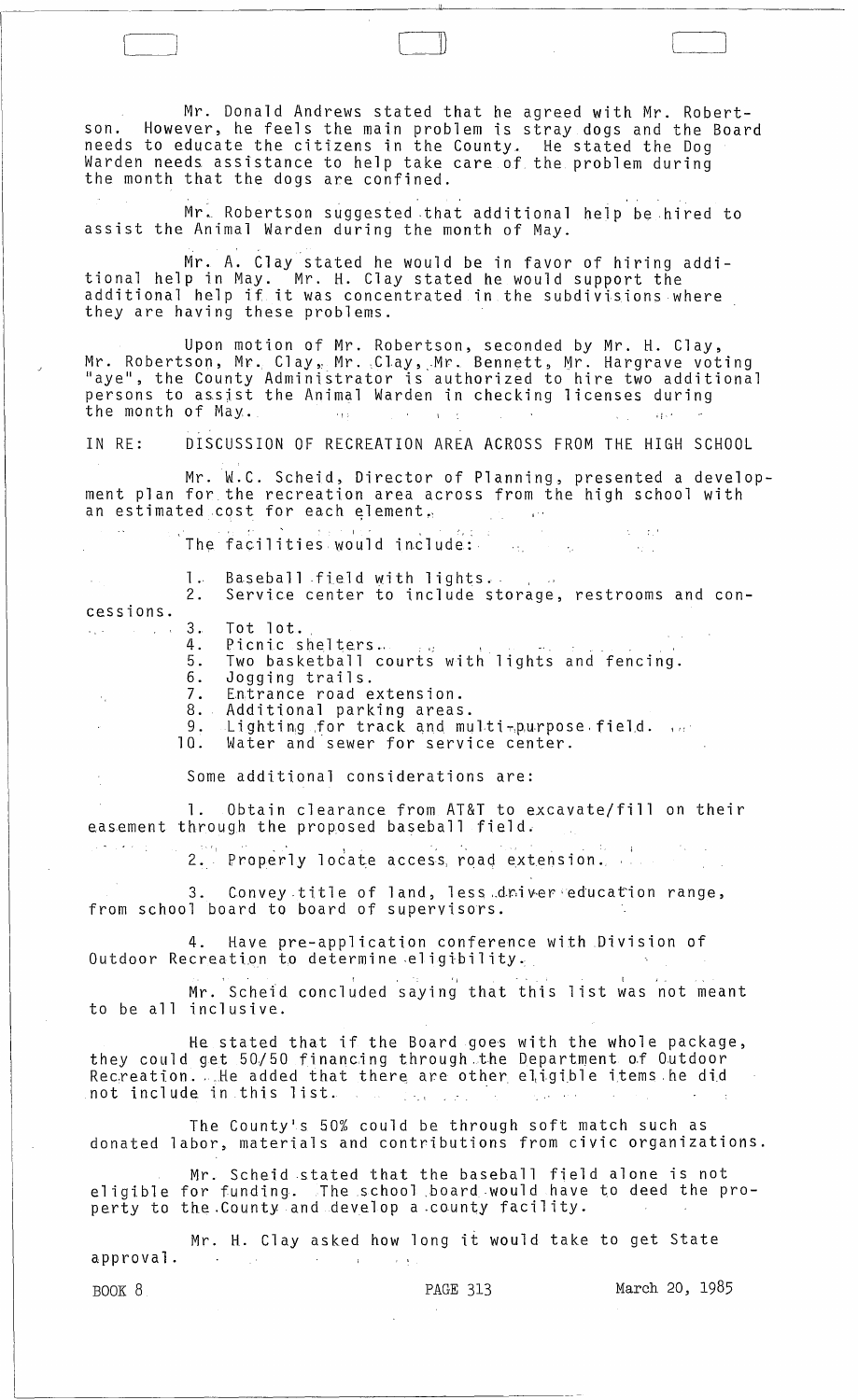Mr. Scheid indicated a pre-application would have to be developed with Crater Planning District Commission. Then a final application be filed with the Division of Outdoor Recreation. They meet quarterly and prioritize projects with the funding available.

Mr. H. Clay asked if Mr. Scheid had held any exploratory discussions with the civic organizations. Mr. Scheid indicated he had not because he did't want to be presumptuous.

IN RE: LANDFILL DEPARTMENT--AUTHORIZATION TO PURCHASE NEW PICKUP TRUCK

The County Administrator stated that at the last meeting the Board authorized the purchase of a new pickup truck for the Animal Warden. At that time, they discussed the fact that a new truck would be needed for the Landfill Department and the State contract price of \$8500 provides a considerable savings for the County.

Upon motion of Mr. Robertson, seconded by Mr. Bennett, Mr. Robertson, Mr. Bennett, Mr. Clay, Mr. Clay, Mr. Hargrave voting<br>"aye", the purchase of a 1985 Dodge pickup was authorized from the State contract for the Landfill Department.

1

IN RE: PRESENTATION OF 1985-86 SCHOOL~BQARD BUDGET.

Dr. Richard L. Vaughn, Superintendent of Schools, pre-<br>sented the Board with copies of the 1985-86 School Board budget<br>and asked the Board to let him know when they wanted to meet to discuss it.

IN RE: BINGO & RAFFLE PERMIT--DEWITT, DINWIDDIE, ROCKY RUN ATHLETIC ASSOCIATION

Upon motion of Mr. A. Clay, seconded by Mr. H. Clay, Mr. Clay, Mr. Clay, Mr. Robertson, Mr. Bennett, Mr. Hargrave voting "aye", the following resolution was adopted:

WHEREAS, the DeWitt, Dinwiddie, Rocky Run Athletic Association has made application to the Board of Supervisors for a Bingo & Raffle permit for calendar year 1985; and

WHEREAS, the Association has paid the \$10 application fee and meets the requirements of the State Code of Virginia;

NOW THEREFORE BE IT RESOLVED by the Board of Supervisors of Dinwiddie County, Virginia that a Bingo and Raffle Permit be granted to the DeWitt, Dinwiddie, Rocky Run Athletic Association for calendar year 1985.

IN RE: MCKENNEY VFD--DISCUSSION OF 1985-86 BUDGET

Mr. Chuck Mansield, Mayor, Town of McKenney and Mr. G. L. Abernathy, Chief, McKenney VFD presented the 1985-86 budget request for the McKenney VFD.

Included in the budget is a request for an appropriation of \$62,850 for a new pumper.

. Mr .. H. Clay asked how much the Town was going to contribute towards the purchase. Mr. Mansfield stated they were asking for all of jt from the County.

IN RE: CARSON VFD--DISCUSSION OF 1985-86 BUDGET

Mr. Joe Rogers, Chief, Carson VFD, appeared before, the Board to present the 1985-86 budget request for the fire department.

He indicated that the same appropriation from the Board as last year would be sufficient for 1985-86; however, he had 2 additional proposals.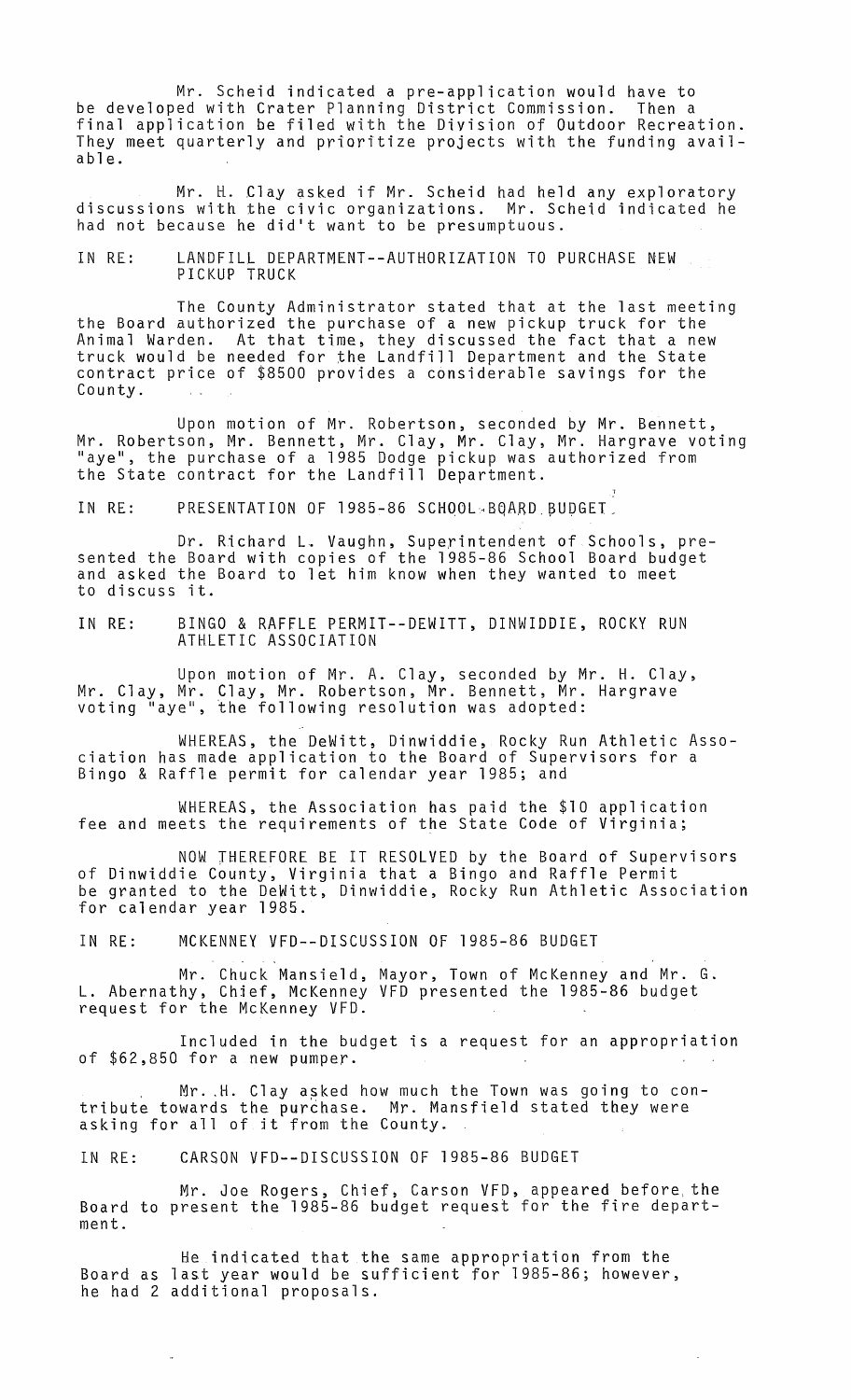1. That Dinwiddie County write a letter to C&P Telephone Company agreeing to title, license, and insure a surplus van for the Carson VFD. An additional \$600 is requested to equip the van.

 $\Box$ 

2. The Prince George Board has appropriated funds for the Carson VFD fire house expansion with the understanding that the volunteer fire department would do the painting and interior work. Mr. Rogers stated he did not have an estimate on the work at this time, but he would like to approach the Board for assistance when he gets an estimate on the cost.

## IN RE: CARSON VFD--SURPLUS C&P TELEPHONE VAN

Upon motion of Mr. H. Clay, seconded by Mr. Robertson, Mr. Clay, Mr. Robertson, Mr. Clay, Mr. Bennett, Mr. Hargrave voting "aye", the County Administrator was authorized to coordinate with Prince George County for the titling, licensing and insuring of a C&P Telephone Co. surplus van for the Carson VFD.

IN RE: DONALD ANDREWS--RECREATION SITE DEVELOPMENT

Mr. Donald Andrews, an adjacent property owner to the recreation site across from the high school, stated that he supports the recreational development but urged the Board to coordinate with the adjacent property owners. He stated that traffic, lights and noise were problems that should be addressed.

He also stated that he felt the purchase of a county sticker should be made more convenient to the citizens who want to pay their taxes and abide by the law. He suggested selling them earlier or including a form in the tax mailings.

IN RE: DINWIDDIE VFD--DISCUSSION OF 1985-86 BUDGET

Mr. Bob Mengel, Chief, Dinwiddie VFD, appeared before the Board to present the 1985-86 budget request for the Dinwiddie VFD. Included in this request is a  $$50,000$  building expansion to be used as a meeting room. The County has a plan drawn by an architect for the addition, but Mr. Mengel stated they were working on another variation of that plan to better suit their needs ..

## IN RE: FRED SAHL--NOTTOWAY COUNTY TAX COMPARISON

Mr. Fred Sahl presented an article from the Blackstone Courier comparing the taxes of Nottoway County .with Dinwiddie. He stated Nottoway's rates are much lower and he asked the Board for an explanation at a later date. 4 the added-that the cost per pupil for education was considerably higher in Dinwiddie County.

IN RE: EXECUTIVE SESSION

Upon motion of Mr. H. Clay, seconded by Mr. Robertson, Mr. Clay, Mr. Robertson, Mr. Clay, Mr. Bennett, Mr. Hargrave voting "aye", pursuant to Sec. 2.1-344 (6) of the Virginia Freedom of Information Act, the Board moved into Executive Session at 9:10 P.M. to discuss legal matters. The meeting reconvened into Open Session at 11:00 P.M.

IN RE: NAMOZINE VFD--DISCUSSION OF 1985-86 BUDGET

Mr. Bill Queen, Chief, Namozine VFD, appeared before the Board to present the department's 1985-86 budget request. Mr. Donald Porter, Treasurer, noted that the main increase in their budget is electricity.

Included in this request is a \$275,000 appropriation for a new fire house. Mr. Donald PorterproYided a rough sketch of the proposed building for the Board's consideration.

BOOK 8 **PAGE 314** March 20, 1985